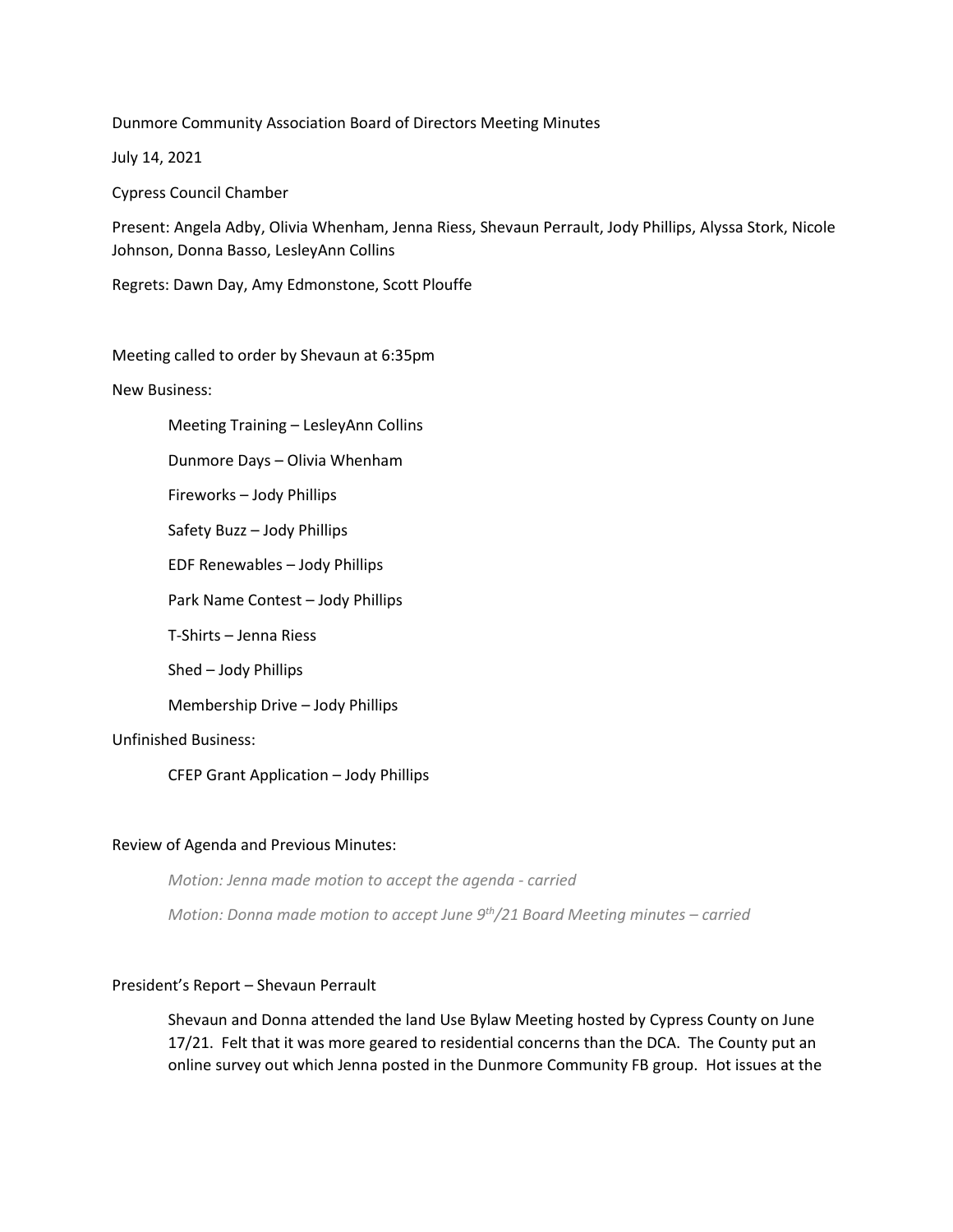meeting were wind projects, solar projects, and plants/refineries. LesleyAnn commented that there were be additional opportunities for community engagement/feedback as well.

The West Side Park was completed and opened on June 24<sup>th</sup>. There has been really good feedback from residents on the park. All bills have been paid with the exception of DDK and AG. Core. DDK cheque will be signed tonight and mailed tomorrow, and AG. Core still has to submit an invoice. Shevaun will follow up with them.

*Motion: Alyssa made motion to accept the President's Report – carried*

# Treasurer's Report – Nicole Johnson

Current bank balance as of June 30th is \$6710.59. Since this statement, we have received \$50,000 in reimbursements from Cypress County for the park. The final Blue Imp cheque and Mickey's cheque are not on the statement but they have also been paid.

The mailboxes have been changed out and 3 new keys were issued. Nicole will give one to Shevaun and Jody.

*Motion: Donna made motion to accept the Treasurer's Report – carried*

# New Business:

# Meeting Training – LesleyAnn Collins

LesleyAnn said that she will watch this meeting unfold and provide feedback/comments based on observations at the end of the meeting.

# Dunmore Days – Olivia Whenham

Plans are proceeding very well. The Band is booked, no ball tourney teams signed up yet. Tables and chairs will be provided by Cam Klatt at the AG Society. We have to move them and return them after. Jenna is in charge of the silent auction and will contact businesses participating in the free advertising on our website to arrange for items to be dropped off. Jenna is getting a license so a 50/50 draw, and silent auction can proceed. Jody will send her a copy of the lease agreement so she can finish the application. Cypress Council will be donating/running the pancake breakfast, and the after-party will be at Rusty's. LesleyAnn said the County will offer a swag bag for the silent auction or a draw. There will be 10-15 draws throughout the day, a sucker pull, Halo (still confirming), dunk tank and/or similar. Plan to have a bake contest but LesleyAnn to look into whether or not items can be sold/distributed afterwards because not baked in commercial kitchen. Also said we need to get event insurance, Jody will email dates to her to add to Jubilee Insurance coverage for the day.

*Motion: Alyssa made motion to receive information – carried*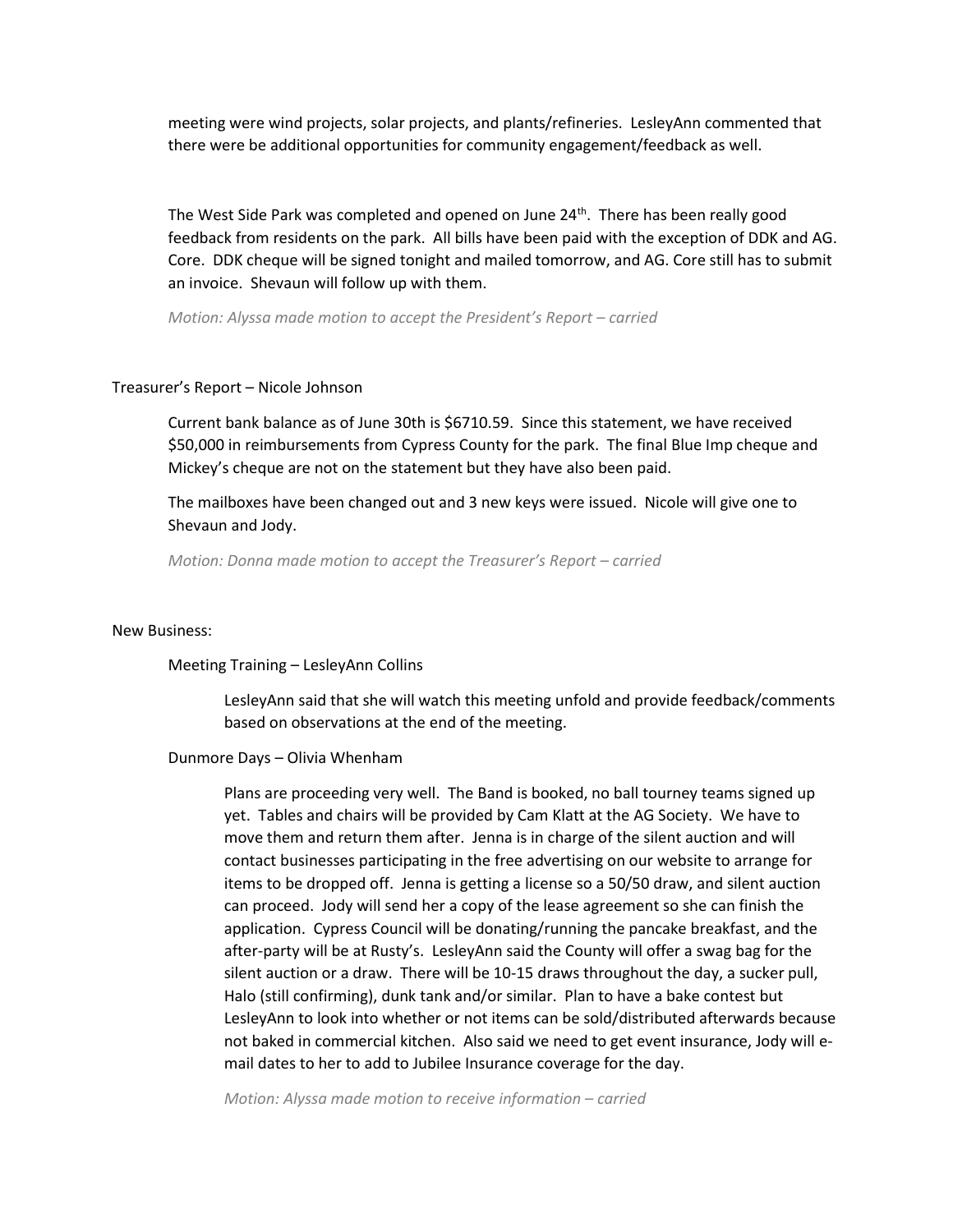#### Fireworks – Jody Phillips

There has been a request from a community member regarding fireworks and whether or not the DCA has in the past or will in future have an annual show. LesleyAnn said the County will not approve any fireworks show in Spring/Summer/Fall months. Discussion turned to possibly starting an annual New Year's display. LesleyAnn recommended speaking with Elkwater about it, as they can offer information on sourcing, pricing, etc… Shevaun will speak with them and get more information.

*Motion: Alyssa made motion for Shevaun to contact Elkwater Association – carried* 

#### Safety Buzz – Jody Phillips

Safety Buzz is interested in partnering with the DCA to offer space for a community event in the fall. Based on the upcoming event schedule, we will propose a Halloweenthemed event in the week leading up to Oct. 31. We will discuss with Amy at Safety Buzz the possibility of a costume parade for the kids and a Bingo night for the adults or combination there-of. Shevaun to find out what is required for a Bingo night, and will see if Elkwater Association will let us use/rent their Bingo set-up. Christmas caroling with Safety Buzz facility as a staging area was also discussed.

*Motion: Jenna made motion for Shevaun to contact Elkwater Association about Bingo equipment/license, and Jody to report back to Safety Buzz with ideas and schedule dates – carried*

# EDF Renewables – Jody Phillips

A grant application was submitted to EDF Renewables on June 26, 2021 for the skating rink project. Mark Gallagher of EDF contacted Jody back and said they will likely make a contribution to the project. More information to come. On July  $7<sup>th</sup>$ , a grant application was submitted to Renewable Energy Systems Canada Inc (RES) for the same project as we have not met our financial goal. We have not heard back from them as yet.

*Motion: Alyssa made motion to receive information – carried* 

#### Park Name Contest – Jody Phillips

17 park names were submitted by community members over the last 2 weeks. Jody provided the complete list to the Directors to review. Names were eliminated that had "West" or "Dunmore" in the titles because it is a goal of this board to promote "one community" as opposed to East vs West, or Old vs New Dunmore. Likewise, Dunmore has 2 parks, not one "Dunmore" park. Top 3 names chosen: Rainbow Park, Sunrise Park, Sunnyside Park.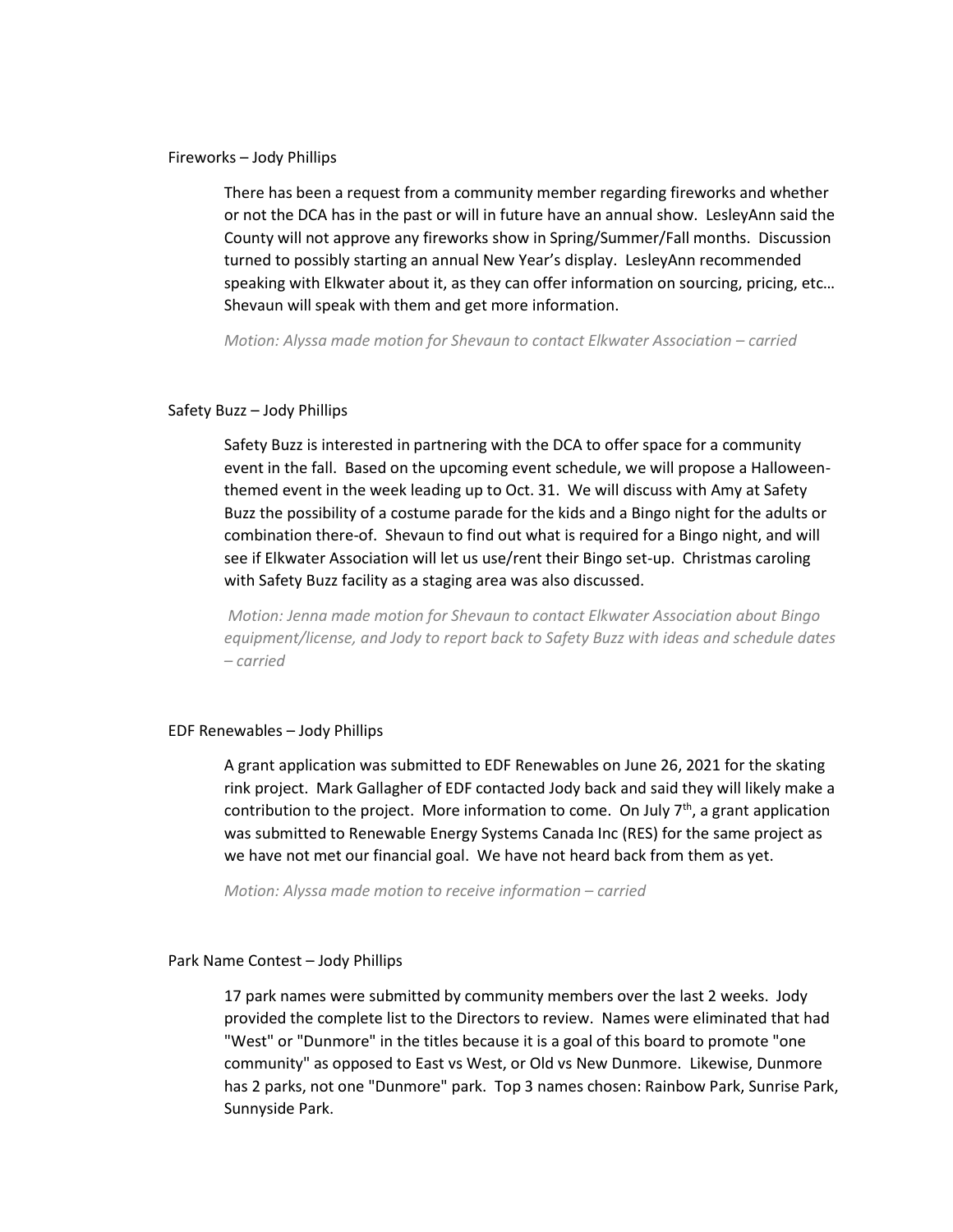*Motion: Alyssa made motion for Jody to create a private voting page and send the link to all members in good standing with a deadline of July 23, 2021 at 4:00pm – carried*

# T-Shirts – Jenna Riess

Jenna reported that T-shirts are done and showed the Directors. Discussion followed on whether these should be a personal expense or a DCA expense. Suggestion made that in future pins are purchased instead of t-shirts so they can be passed along from board to board.

*Motion: Olivia made motion to have DCA pay for t-shirts – carried* 

#### Shed – Jody Phillips

Elite Sheds will have the new skate shack built and ready to deliver in a few weeks time. We still need to get the ground cable trenched to the new shack location, as well as the water lines and meter re-located. LesleyAnn said we need a development permit filled out with the County as well. Phillips family to donate portable air conditioner so people working out of the shack in the summer months can have a more comfortable environment.

*Motion: Donna made motion for Jody to follow up on development permit, schedule Elhart's to trench the electrical, coordinate with Scott to get the rock brought in, and take all actions necessary to get the shed completed. – carried*

#### Membership Drive – Jody Phillips

#### Membership Incentives

Propose budget of \$300 to be used to supplement membership incentives by local businesses. Would like to line up a series of draws for members and highly advertise them. Repetition will let people know there is more to come and will hopefully draw new members. Ideas so far:

- a. Lawn Care (single cut/trim)
- b. Dunmore Dugout 2-4 packages up to 5 kids
- c. Rusty's Pizza Night
- d. Safety Buzz 1 Babysitter's course tuition
- e. Dump Run (free, we do it)
- f. Ongoing discounts for members may be a future option but difficult without proof of membership cards.

If the group agrees, Jody will start contacting businesses. We may outright purchase or supplement a lot of the items. It supports local businesses through advertising and will serve as membership incentives in lieu of facility use. If